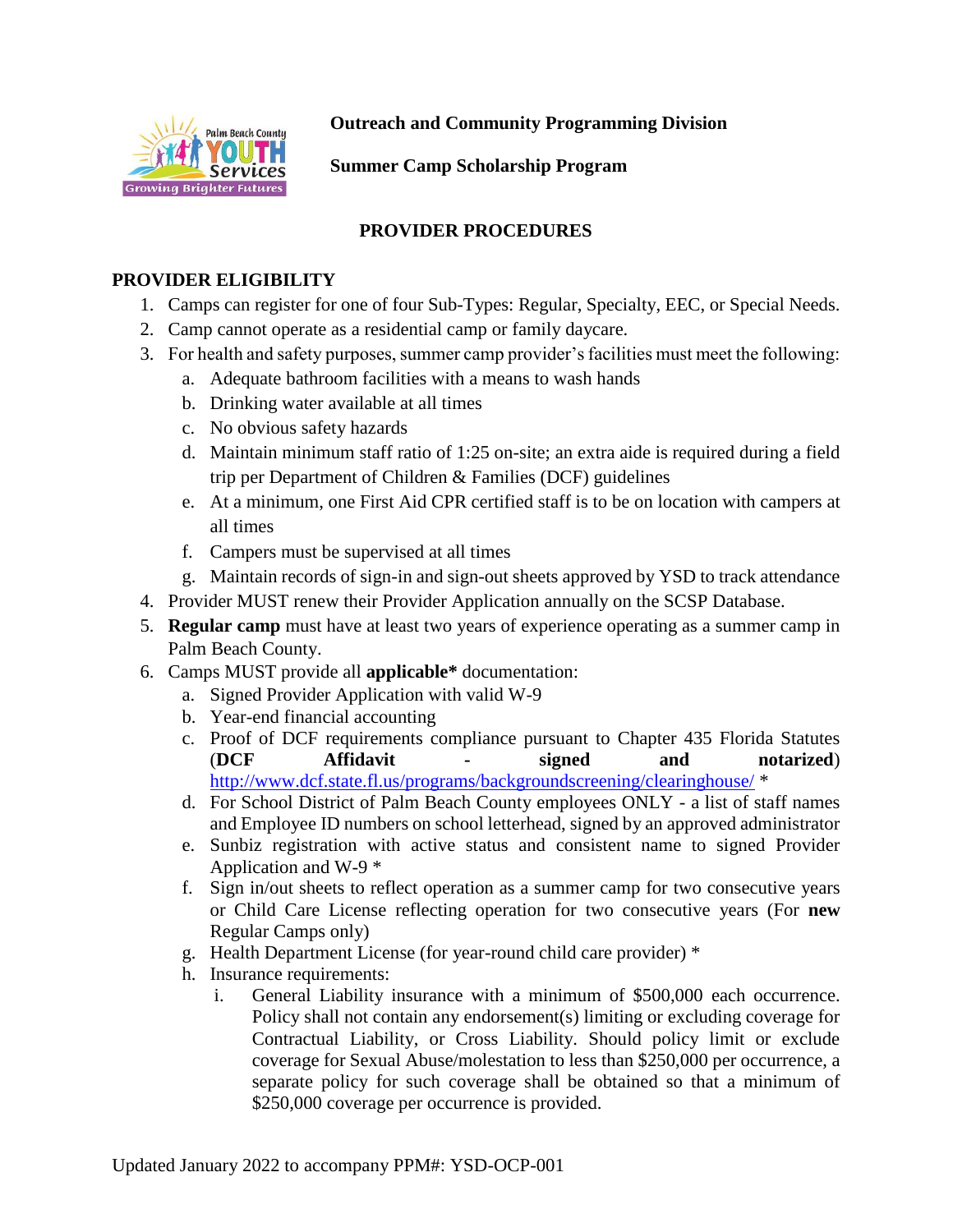- ii. Business Automobile Liability insurance with a minimum of \$500,000. In the event the PROVIDER doesn't own any automobiles, the Business Auto Liability requirement shall be amended allowing the PROVIDER to agree to maintain only Hired & Non-Owned Auto Liability. This amended requirement may be satisfied by way of endorsement to the Commercial General Liability, or separate Business Auto coverage form. The PROVIDER shall provide this coverage on a primary basis.
- iii. The PROVIDER shall maintain Worker's Compensation & Employers Liability in accordance with Chapter 440, Florida Statutes. The PROVIDER shall provide this coverage on a primary basis.
- i. Field Trip Safety Policy (see sample at [https://discover.pbcgov.org/youthservices/Pages/Provider-Application.aspx\)](https://discover.pbcgov.org/youthservices/Pages/Provider-Application.aspx).
- j. Valid CPR certificate for at least one employee per site to maintain safety on-site and meet field trip needs. A CPR certified staff member is to be on location with campers at all times (refer to 3e).
- k. Daily activity schedule including list of field trips (see sample at [https://discover.pbcgov.org/youthservices/Pages/Provider-Application.aspx\)](https://discover.pbcgov.org/youthservices/Pages/Provider-Application.aspx); any changes to the schedule must be submitted in writing to the Program Coordinator within 48 hours before the event/change occurs. The notification must be emailed or updated schedule completed on provider's portal in the SCSP Database.
- l. Curriculum, approved by YSD (EEC Only).
- m. Teacher's Certificate demonstrating that at least one staff member who will administer the curriculum is a certified teacher (EEC Only).
- n. Camp activity schedule/documentation that support educational content to campers for at least 50% of the time, using an approved curriculum (EEC Only).
- o. Outcome tracking is REQUIRED through a pre/post-test to determine student improvement; Provide sample test/methodology (EEC Only).

\*City/County municipalities, and Palm Beach County School District sites facilitated by and located in a Palm Beach County school operating as an EEC will be exempt from the requirement identified. This does not include sites renting/operating a school campus that is not run by the District.

**NOTE:** Eligibility will only be determined for Providers that have submitted **all** required documentation by the advertised deadline of the summer camp Provider Application process. Incomplete applications will be denied.

# **APPLICATION PROCESS**

- 1. Provider must create a profile in SCSP Database [http://discover.pbcgov.org/youthservices/Pages/Provider-Application.aspx,](http://discover.pbcgov.org/youthservices/Pages/Provider-Application.aspx) establish contact name, email address, camp name, type of camp (Regular, Specialized, EEC, or Special Needs).
- 2. Complete entire application
- 3. Upload supporting documents, identified under **PROVIDER ELIGIBILITY #6**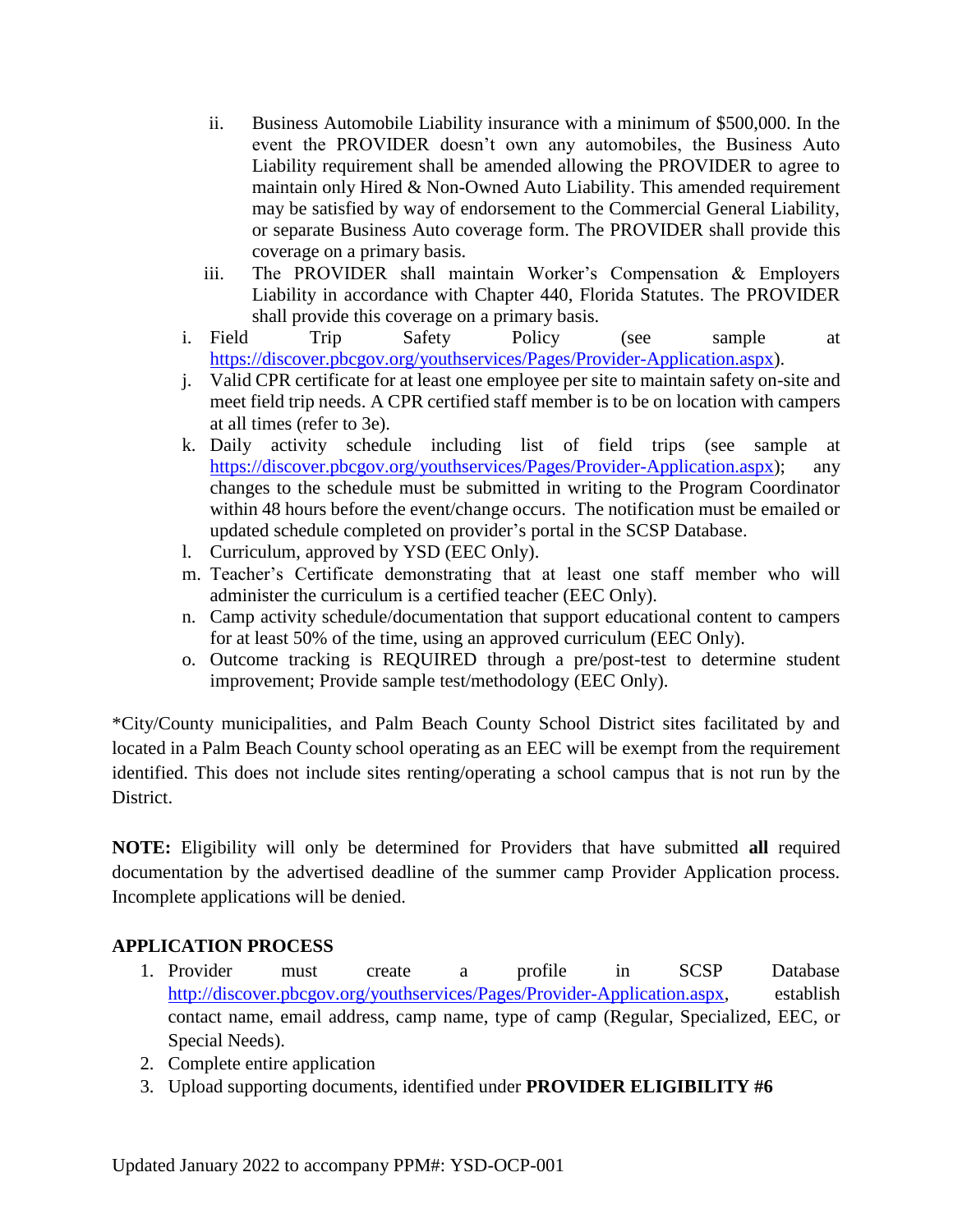**NOTE:** Required documentation and sample forms can be located on the SCSP Database: https://discover.pbcgov.org/youthservices/Pages/Provider-Application.aspx

## **APPLICATION REVIEW/APPROVAL**

- 1. Upon receipt of the Provider Application on SCSP Database, YSD staff will:
	- a. Review to determine eligibility
	- b. Schedule interview/ camp presentation with camp director and YSD staff. (Effective summer 2021 for all camps; for each subsequent summer it will be required of all **new** sites and sites that required programming-based Corrective Action after monitoring was conducted).
	- c. Schedule mandatory site monitoring for all **new** sites. Sites that are unavailable for a site visit prior to application approval WILL be denied.
	- d. Provide 'approval', 'return' for corrections or 'denial' notice via SCSP Database and email notification.
- 2. All approved Providers, will be listed in the Camp Directory on the YSD website [http://discover.pbcgov.org/youthservices/Pages/Summer\\_Camp.aspx](http://discover.pbcgov.org/youthservices/Pages/Summer_Camp.aspx) to assist Applicants in selecting a summer camp.
- 3. YSD reserves the right to make final approval of ALL Providers based on need, programming, available funding, and geographic location.

### **PROGRAMMATIC AND FISCAL MONITORING**

### **Financial Review**

During the course of the summer, Program Coordinator shall complete a review of the summer camp payments. This involves a review by the YSD designated staff and FOYS to ensure guidelines have been adhered to and reimbursements align with the population served. Providers will submit invoices with supporting documentation at mid-cycle and during the last week of operation of the summer camp schedule not to exceed the last two weeks after summer camp has ended.

### **Camp/Site Visit/Monitoring**

YSD will inspect all **new** sites prior to approval of Provider Application to ensure compliance with geographic location, safety codes and adequate facility and accommodation of the number of campers.

YSD may randomly monitor any approved Provider. The monitor, a representative from YSD, will review whether the site personnel are operating in accordance to the Provider Application (see checklists at [https://discover.pbcgov.org/youthservices/Pages/Provider-Application.aspx\)](https://discover.pbcgov.org/youthservices/Pages/Provider-Application.aspx).

1. Sites found to be non-compliant with one or more items noted will receive written communication within **five business days** to remedy the situation.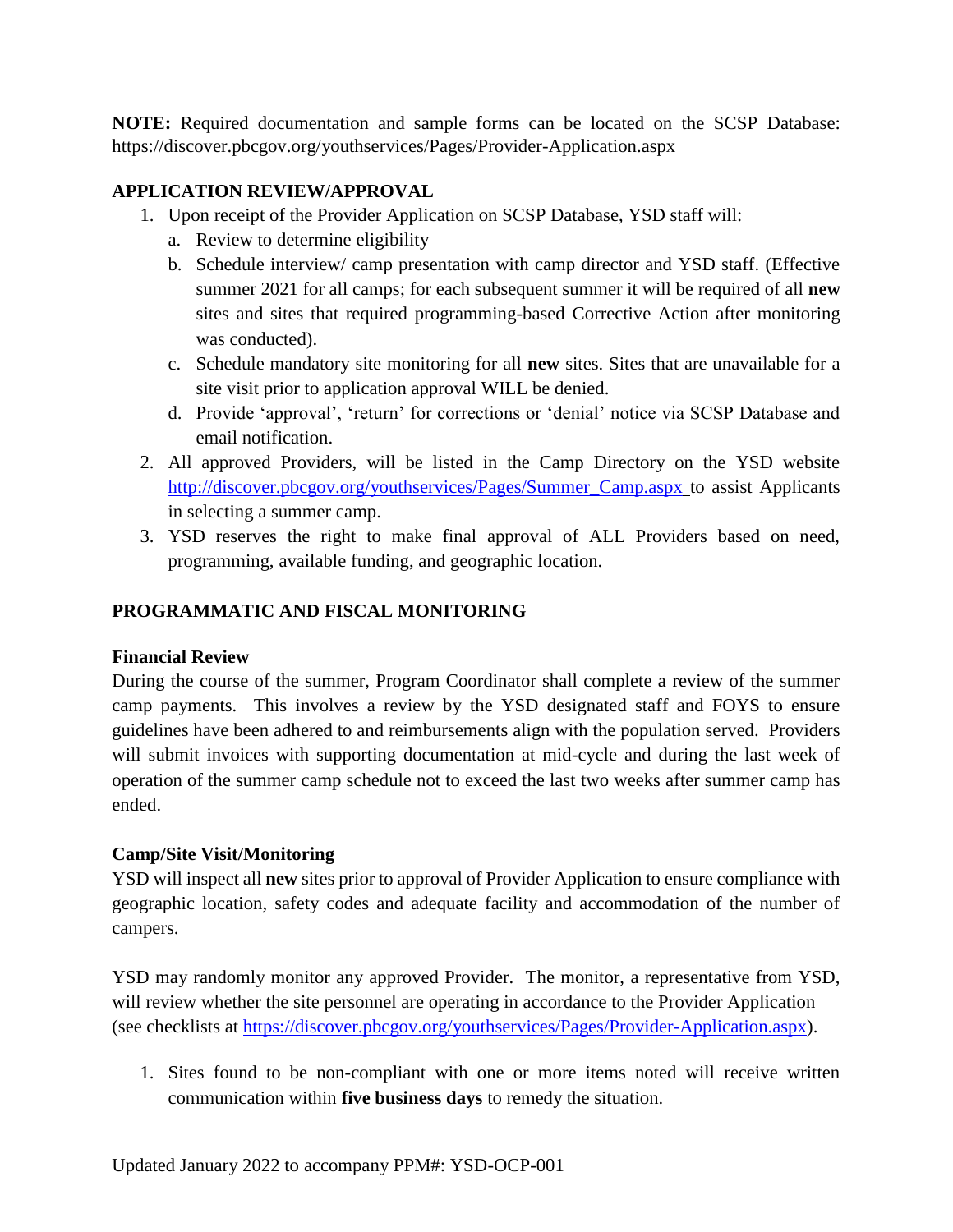2. Safety is of primary concern - should a site pose a risk to campers, Applicant will be afforded an opportunity to change camp assignment, if space exists**.**

### **PAYMENT/REIMBURSEMENT:**

#### **Provider rate of payment**

- 1. Fees will be determined annually based upon the current summer camp rate.
- 2. Summer Camp rate specified in the Provider Application must include registration fees, at least one tee shirt, and scheduled field trips
- 3. FOYS will process payment and issue reimbursement checks to Provider within 30 business days of approval by YSD staff in the SCSP Database.

#### **Payment Process**

- 1. Providers are required to use the SCSP Database (SCSP Reviewer Manual found at: [http://discover.pbcgov.org/youthservices/Pages/Summer\\_Camp.aspx\)](http://discover.pbcgov.org/youthservices/Pages/Summer_Camp.aspx) to Log camper(s) attendance.
- 2. Providers identify weekly scholarship amount, not to exceed maximum identified by YSD staff.
- 3. Providers submit request for payment at mid-cycle and end-cycle.
- 4. Notify Program Coordinator via email if an approved SCSP camper does not register within the first week or if an approved camper is absent for more than three consecutive days without notification to the Provider. YSD staff can extend the timeline as appropriate.
- 5. Providers will be paid for  $1<sup>st</sup>$  week if child has been awarded a Summer Camp scholarship, was accepted by the camp on the SCSP Database and failed to attend camp. However, payment will be granted only **IF** the Provider notifies Program Coordinator before the end of the week that child did not show.
- 6. Providers are not allowed to substitute a child or reassign scholarship number to another camper.
- 7. One week vacation OR one week sick will be reimbursed **IF** Provider provides prior notification on vacation or uploads proof of documentation for sick (doctors or parental note) AND it is noted in the sign in/out sheet.
- 8. Provider will be reimbursed ONLY for the weeks that the camper attended. This will be demonstrated through a sign in/out sheet that indicates a camper attended camp for a minimum of four consecutive hours per day, at least three days within the week. Request for exception to this policy will be reviewed on a case by case basis. Under no event will payment be approved for less than 12 hours of attendance per week.
- 9. Provider must maintain sign in/out sheets for all campers with **parent or guardian signature** and staff verification. Documentation of sign in/out sheets must be uploaded in SCSP Database along with data entry of time (see Sign in Sheet at [https://discover.pbcgov.org/youthservices/Pages/Provider-Application.aspx\)](https://discover.pbcgov.org/youthservices/Pages/Provider-Application.aspx).